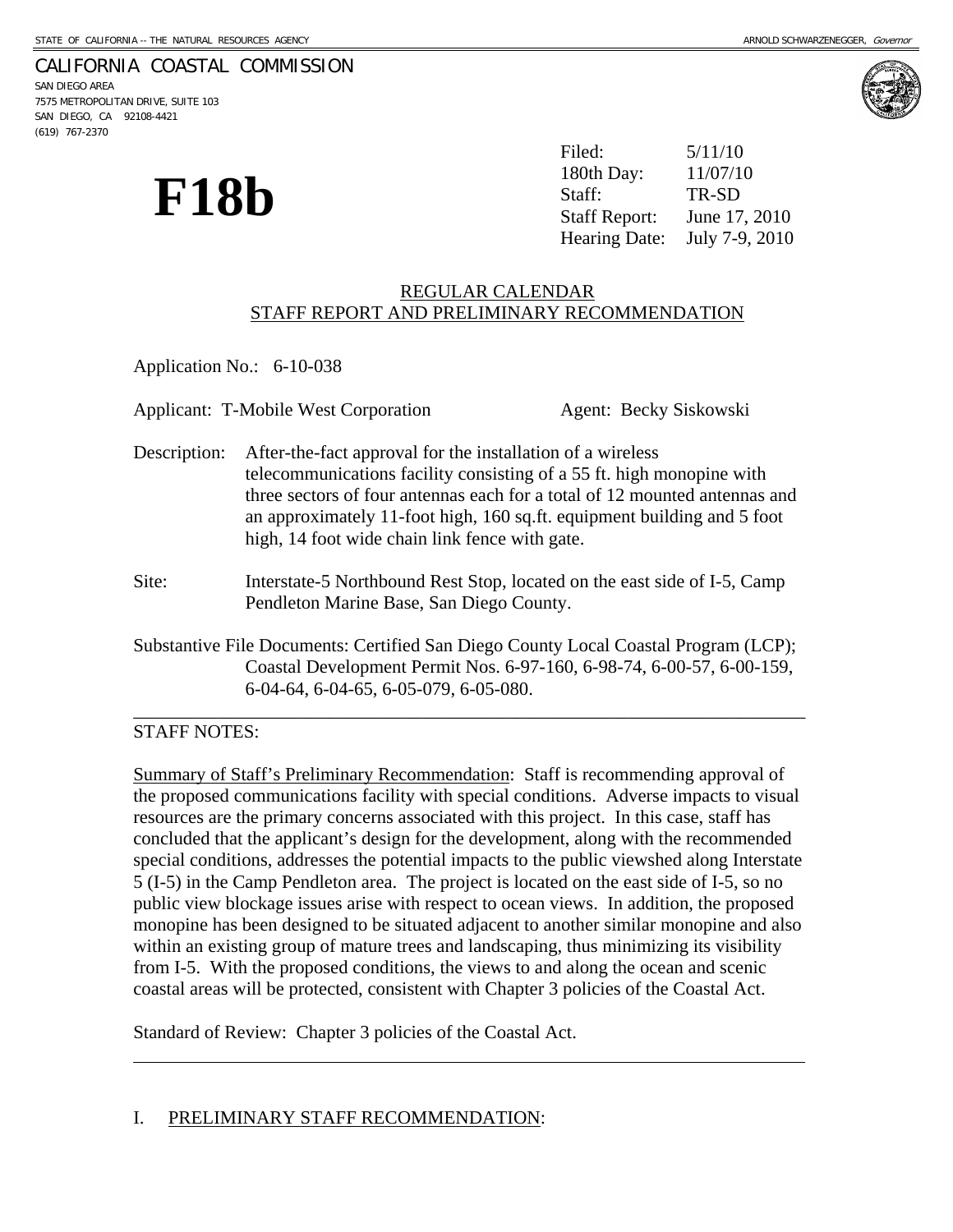The staff recommends the Commission adopt the following resolution:

## **MOTION:** *I move that the Commission approve Coastal Development Permit No. 6-10-038 pursuant to the staff recommendation.*

## **STAFF RECOMMENDATION OF APPROVAL:**

Staff recommends a **YES** vote. Passage of this motion will result in approval of the permit as conditioned and adoption of the following resolution and findings. The motion passes only by affirmative vote of a majority of the Commissioners present.

# **RESOLUTION TO APPROVE THE PERMIT:**

The Commission hereby approves a coastal development permit for the proposed development and adopts the findings set forth below on grounds that the development as conditioned will be in conformity with the policies of Chapter 3 of the Coastal Act and will not prejudice the ability of the local government having jurisdiction over the area to prepare a Local Coastal Program conforming to the provisions of Chapter 3. Approval of the permit complies with the California Environmental Quality Act because either 1) feasible mitigation measures and/or alternatives have been incorporated to substantially lessen any significant adverse effects of the development on the environment, or 2) there are no further feasible mitigation measures or alternatives that would substantially lessen any significant adverse impacts of the development on the environment.

II. Standard Conditions.

See attached page.

III. Special Conditions.

The permit is subject to the following conditions:

 1. Co-Location of Future Antennas. **PRIOR TO THE ISSUANCE OF THE COASTAL DEVELOPMENT PERMIT**, the applicant shall agree in writing to cooperate with other communication companies in co-locating additional antennas and/or equipment on the project site in the future, providing such shared use does not impair the operation of the approved facility. Upon the Commission's request, the permittee shall provide an independently prepared technical analysis to substantiate the existence of any practical technical prohibitions against the operation of a co-use facility.

 2. Future Redesign. **PRIOR TO THE ISSUANCE OF THE COASTAL DEVELOPMENT PERMIT**, the applicant shall agree in writing that where future technological advances would allow for reduced visual impacts resulting from the proposed telecommunication facility, the applicant shall make those modifications which would reduce the visual impact of the proposed facility. In addition, the applicant agrees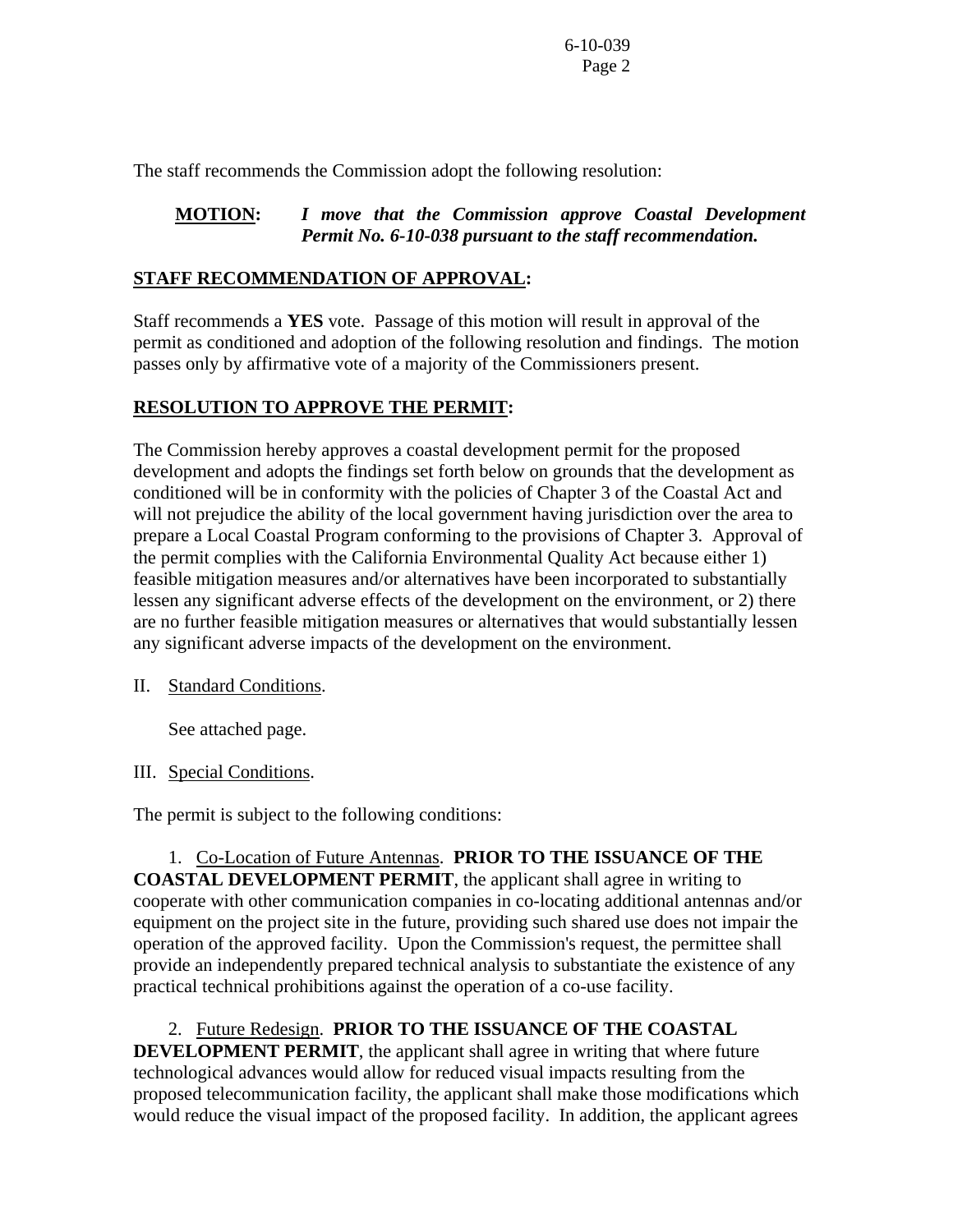that if, in the future, the facility is no longer needed, the applicant shall abandon the facility and be responsible for removal of all permanent structures and restoration of the site as needed to re-establish the area consistent with the character of the surrounding vegetation. Before performing any work in response to the requirements of this condition, the applicant shall contact the Executive Director of the California Coastal Commission to determine if an amendment to this coastal development permit is necessary.

 **3. Condition Compliance. WITHIN 60 DAYS OF COMMISSION ACTION ON THIS COASTAL DEVELOPMENT PERMIT APPLICATION,** or within such additional time as the Executive Director may grant for good cause, the applicant shall satisfy all requirements specified in the conditions hereto that the applicant is required to satisfy prior to issuance of this permit. Failure to comply with this requirement may result in the institution of enforcement action under the provisions of Chapter 9 of the Coastal Act.

#### IV. Findings and Declarations.

The Commission finds and declares as follows:

1. Detailed Project Description/Site History. Proposed is the after-the-fact approval for installation of a wireless telecommunications facility consisting of a 55 foot high monopine with 12 mounted antennas, an 11 foot high, 160 sq.ft. equipment building, and a 5 foot high, 14 foot wide chain link fence with gate. The facility is proposed to be located immediately adjacent to a similar telecommunications facility approved by the Coastal Commission, which consists of a 67-foot high monopine with 24 panel antennas, three (3) four-foot long omni antennas; two (2) four-foot diameter microwave dishes; and one (1) BMR antenna mounted to the 516 sq.ft. equipment building located at the base of the pole (ref. CDP #6-00-159). The existing monopine currently supports two carriers. The project site is located just east of the Interstate-5 (I-5) northbound rest stop (also referred to as the Aliso Creek Rest Stop) in the Camp Pendleton area of the County of San Diego, north of Oceanside. The rest stop is located on the top of a low rolling hill, which descends in elevation at both the south and immediate north ends. Many eucalyptus trees surround the rest stop. As one drives into the rest stop there is a large parking area off to the right. A restroom building is located to the left near the freeway. Further to the right is a large truck and vehicle parking area. The proposed monopine will be located just outside of this area to the east, immediately adjacent to the rest stop on Camp Pendleton property and just west of the railroad tracks. The proposed facility will be located in an area that is removed from any pedestrian and vehicular activities and will be fenced and screened with additional landscaping.

In August, 1998, the Commission approved (CDP #6-97-160, GTE) for the installation of an unmanned cellular facility at the I-5 rest stop near the northeast corner (about 200 feet northwest of the proposed project site). The installation of the approved facility would have required the removal of several existing mature trees. This project, however, was never constructed, and the permit has subsequently expired. In March, 2001, the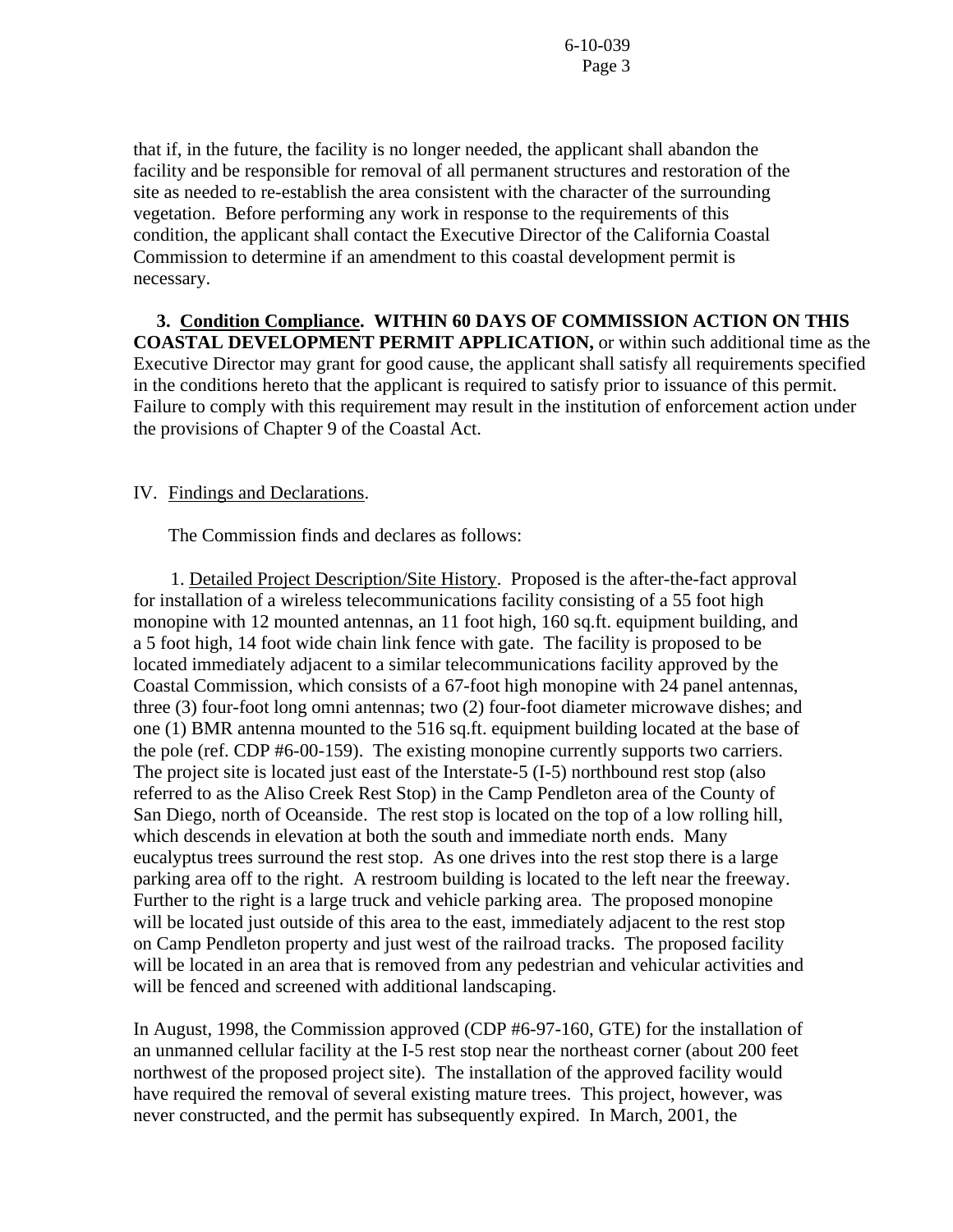Commission approved (CDP # 6-00-159, AT&T), a revised project at the same location. The approved development included a 67-foot high monopole with 24 panel antennas, all four-foot long and one (1) BMR antenna mounted to a 516 sq. ft. equipment building located it the base of the pole. A 6-foot tall chain link fence with barbed wire was proposed to surround the monopole and equipment building. The project also proposed the monopole as a monopine (a simulated pine tree) to blend with the existing trees in the area. Permit #6-00-159 was issued and construction was completed.

In March of 2006, the Commission approved, with conditions, (6-05-079/T-Mobile) a project identical to the current project proposal, however the special conditions were never met, and the permit has since expired. However, some time between 2006 and the present time, T-Mobile constructed the 55 foot monopine, including four antennas, and a 160 sq. ft. equipment building on an existing concrete slab, including fencing. As such, the proposed coastal devleompent permit request represents an after-the-fact approval for what currently exists at this location. Because there is no certified LCP for this area, the standard of review for this development is the Chapter 3 policies of the Coastal Act. Thus, the project's consistency to the Coastal Act is discussed below.

2. Visual Resources. Section 30251 of the Coastal Act is applicable and states, in part:

 The scenic and visual qualities of coastal areas shall be considered and protected as a resource of public importance. Permitted development shall be sited and designed to protect views to and along the ocean and scenic coastal areas, to minimize the alteration of natural land forms, to be visually compatible with the character of surrounding areas...

The project site is visible from I-5, which is a major public access route and is designated in the certified San Diego County LCP as a Scenic Corridor (although the LCP was certified by the Commission, the City never formally accepted the proposed changes and it was therefore never "effectively certified". As such, there is no certified LCP for this area.) As one drives north from Oceanside towards San Clemente, there is a stretch of highway (approximately 17 miles long) which essentially has no development on it, other than Camp Pendleton structures (many of which are shielded from view due to existing topography). This stretch of highway is very scenic and offers beautiful panoramic views of the Pacific Ocean while looking west. According to the applicant, the project site was originally chosen as the preferred location because it met the coverage objectives of the search area, and the site also allowed connectivity to a site at Las Pulgas, to the north. It also allowed connectivity with a potential future telecommunications site which was proposed to be located at Camp Del Mar on Camp Pendleton (ref. CDP Permit #6-06-80), located approximately 4-5 miles south of the subject site. The project at Camp Del Mar permit was never finalized and has subsequently expired. It is unclear at this time whether the monopine proposed at the Camp Del Mar was ever constructed.

The applicant concludes that the alternatives analysis has resulted in a proposed location that avoids the potential for significant visual impacts. By locating the proposed facility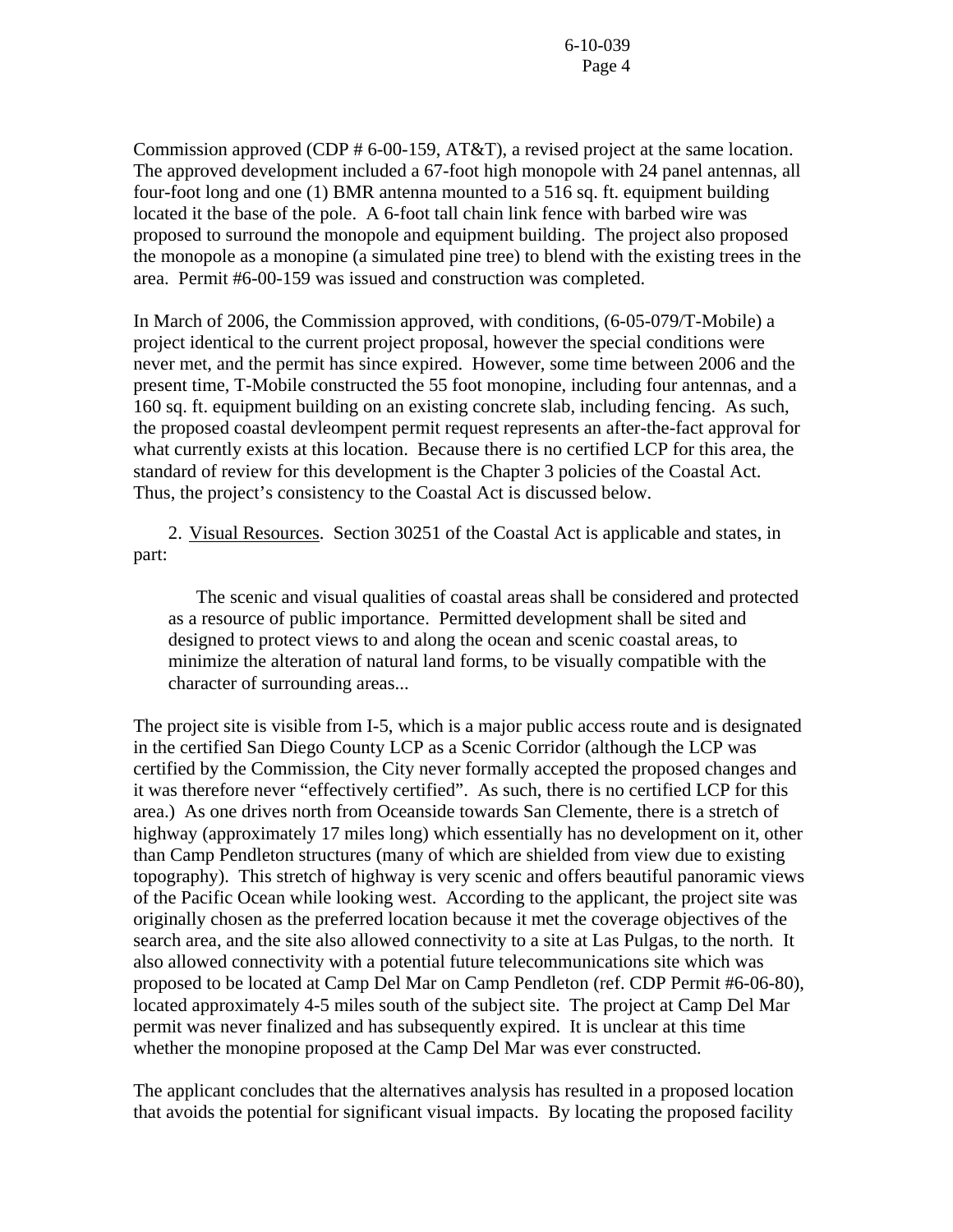next to an existing monopine and among mature landscaping at the far eastern end of the rest stop, it allows for the monopine to blend in with the existing mature landscaping, thus reducing the impacts on the coastal view corridor. Specifically, the applicant considered alterative sites as follows:

#### Alternatives Considered

a) Co-location with existing Cingular Wireless Monopine – Co-location on the existing 67-foot tall monopine was originally considered as a potential site; however, the next available antenna placement was at a height of only 37 feet, which did not provide adequate coverage to the targeted area. In order for the proposed site to provide adequate coverage, it must be linked to the existing Las Pulgas site located north of the proposed facility. The lower antenna height available for co-location does not meet this objective on the existing monopine.

The applicant has indicated that the only way to effectively co-locate on the existing artificial tree/monopine would be to remove the existing monopine and construct a much taller and larger monopine to support both facilities. Specifically, the pole of the existing tree would have to be taller and bigger in diameter because the applicant would need to install a coax (i.e., coaxial cable) in the existing artificial tree trunk which would need to be bigger, thus making the tree not only wider but also about 10 ft. taller. A taller facility would make the facility much more visible from offsite locations.

b) Rest Stop on West side of I-5 – Although using the rest stop on the west side of I-5 would have provided a similar coverage footprint, it would not only obstruct ocean views looking west along I-5, but it would also pose an adverse visual impact due to its proximity to I-5 and its high visibility.

The applicant has also indicated that the proposed site is part of a network of 14 sites within the boundaries of Camp Pendleton that are designed to provide coverage to the entire Marine Corps base. Constraints and limitations of topography, existing buildings and landscape all factor into the design of both the network and location of each cell site. The goal of the various telecommunication projects is to create overlapping coverage footprints so that there is coverage for the entire base. Camp Pendleton officials strongly urged co-location in the design of the network and only allow construction of a new vertical antenna structure where no other alternative is available. Of the 14 sites proposed for telecommunications facilities on Camp Pendleton, only three sites are located in the Coastal Zone. In addition to topographical and landscaping issues, the availability of telephone service is also a limitation in the site selection process. Some areas on Camp Pendleton do not have telephone service available, and it is necessary to link the sites through microwave dishes to provide telephone service to all of the sites in the network.

Given these siting constraints and the objectives of the overall project, the subject site was chosen as the best alternative for location of the proposed wireless communications facility. This alternative was supported by the Camp Pendleton Base Command, as the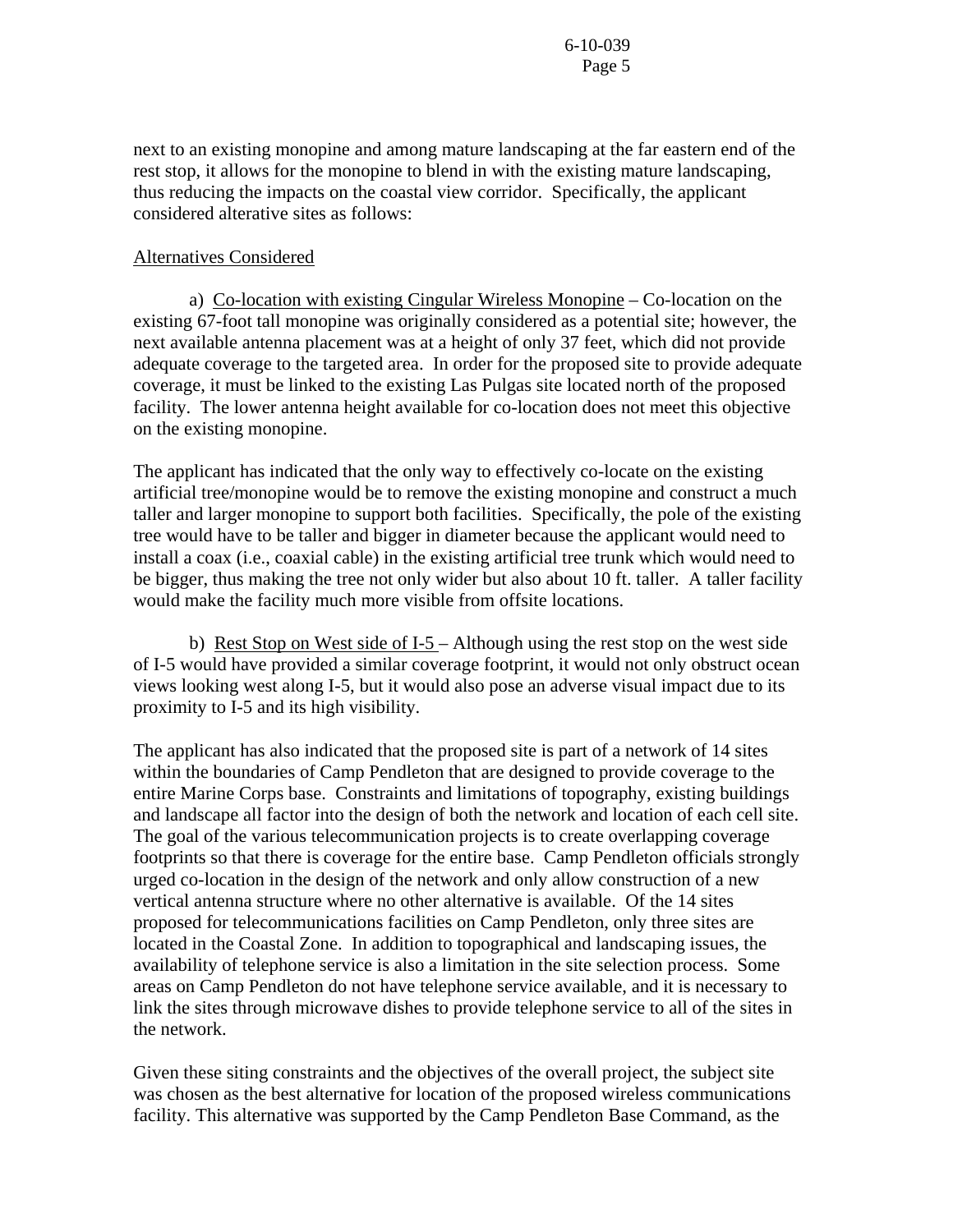new monopine could be located in the vicinity of the existing monopine. The visual impact of the two trees, located within a grove of natural trees, was determined to be less than the impact from one new taller tree.

It is important to note that in this particular case, the Commission approved AT&T's existing monopine on this site pursuant to CDP #6-00-159, with a special condition that required that there be "…co-location of any future proposed antennas and/or equipment on the project site in the future, providing such shared use does not impact the operation of the approved facility. Upon…request, the permittee shall provide an independently prepared technical analysis to substantiate the existence of any practical technical prohibitions against the operation of a co-use facility…". The applicant has submitted information that indicates that the proposed cellular antenna facility cannot be co-located with the existing monopine because it would not provide the service capabilities that are required, due to necessary height requirements. As indicated above, the next available antenna placement was at a height of only 37 feet on the existing monopine, which does not provide adequate coverage to the targeted area. In order for the proposed site to provide adequate coverage, it must be linked to the existing Las Pulgas site located north of the proposed facility. The lower antenna height available for co-location does not meet this objective on the existing monopine. The Base Command also requires that new facilities co-locate at sites of existing facilities. Thus, although AT&Ts permit, as well as the Base Command's require co-location when possible, for the reasons cited above, colocation is not the preferred alternative at this location, so the proposed project, as conditioned, can be found consistent with the Coastal Act.

It should also be noted that when the Commission approved the first monopine (constructed by AT&T) at this location, pursuant to CDP #6-00-159, it found that the proposed 67-foot high simulated pine tree design (monopine) would blend visually with existing mature trees and vegetation at the rest stop and for that reason was consistent with Section 30251 of the Coastal Act. The Commission also accepted an alternatives analysis that addressed the considerations involved in siting a wireless facility at the site. In summary, topography and existing structures in the area coupled with siting and coverage requirements resulted in the project site being the preferred choice. The proposed project would be sited immediately adjacent to this previously approved site.

Therefore, in summary, based on the above described alternatives analysis, the Commission finds that the proposed project is sited in a manner that will protect the scenic and visual qualities of the area, protect views and be visually compatible with the character of the surrounding area. While the proposed 55-foot high monopine will be partially visible from I-5, the project site will meet the goals of the application while still generally protecting visual resources. Additionally, as designed as a simulated pine tree adjacent to another simulated pine tree located among other natural trees at the rest stop, the project's visual appearance will be minimized. The proposed monopine is also lower in height (55 ft.) than the existing (67 ft.) monopine. Furthermore, due to improvements in the design of such monopine structures, the newly proposed monopine will appear much more "natural" than the existing monopine and will better camouflage the proposed cellular antenna panels, thus further reducing the potential visual impacts associated with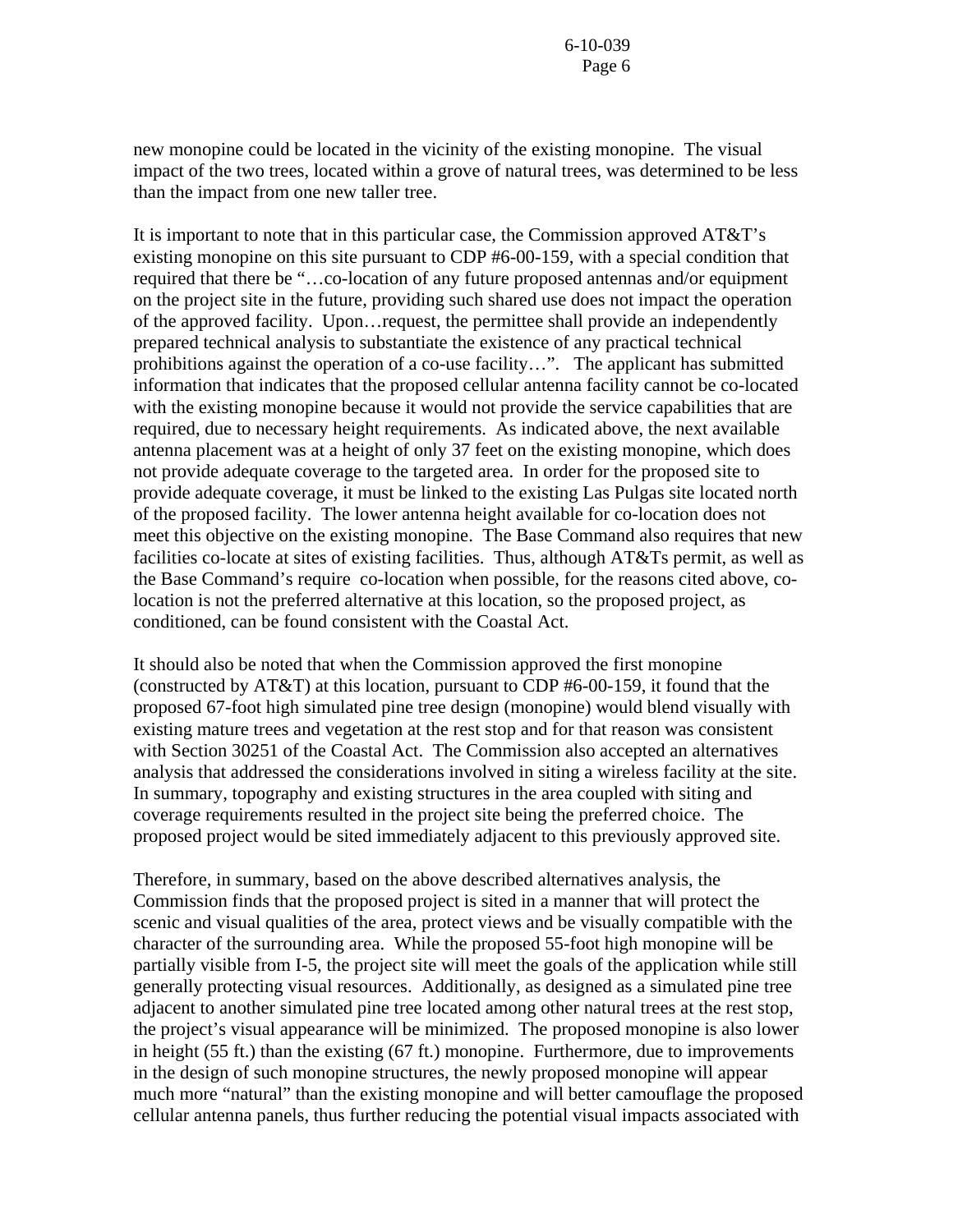such a structure. Specifically, the proposed monopine is fuller and more realistic looking as compared to the existing monopine that is at the same site (ref. Exhibit #3). For example, the tree branches on the newly proposed monopine begin at a height of 18 feet whereas the existing monopine's branches don't begin until 30 or 35 feet from the ground.

The proposed monopine is designed such that it can support one to three additional carriers on the same pole (in the future), without having to make it bigger or taller. As such, future co-location on this facility for other carriers is feasible. In addition, the newly proposed equipment shelter will be similar in design and height (11 ft. high) and will match the existing shelter for the existing monopine located south of the existing structure. The exterior of the proposed structure will be painted the same color as the existing structure (off-white with yellow trim at roof overhang), and as such, should not result in an adverse visual impact. Based on the above discussion, the Commission finds the proposed 55-foot high monopine will not result in adverse visual impacts**.** The Commission concurs that the project will meet the siting criteria and coverage goals of the applicant while protecting the scenic and visual qualities of the area, protecting public views to the ocean and being visually compatible with the character of the area, consistent with Coastal Act requirements.

While the proposed facility will not have significant adverse impacts on the visual quality of the area, the Commission is concerned that cumulatively, installation of additional similar projects in the area could have adverse impacts on visual resources. When reviewing cellular antenna facility sites, the Commission must ensure that the facility is the smallest in size and shortest in height that it can be, and that it cannot be co-located with another existing site nearby or located elsewhere, in order to reduce any potential adverse impacts on visual resources and public views to the ocean associated with such facilities. As demand for wireless communication facilities increases, it is likely that other service providers will be interested in placing additional structures, antennas and equipment in the project area, and the Commission is concerned that cumulatively, installation of additional similar projects in the area could have adverse impacts on visual resources. In this case, both cellular antenna towers to be located at this site have been designed as artificial trees, minimizing their visual impact. But the Commission notes that this situation is an example of how multiple telecommunication facilities have the potential to cumulatively impact visual resources. Co-location is the preferred way to provide future telecommunication services, as this will limit the cumulative impacts of these facilities. If co-location is not possible, however, then the visual impacts of such structures must be mitigated either through project design or siting so as not to result in adverse cumulative visual impacts.

As such, Special Conditions #1 and #2 have been attached. Special Condition #1 requires that the applicant submit a written statement agreeing to cooperate with other communication facilities in co-locating additional antenna on the proposed development, unless the applicant can demonstrate a substantial technical conflict to doing so. Special Condition #2 requires the applicant to submit a written statement agreeing to remove the structures and restore this site in the future should technological advances make this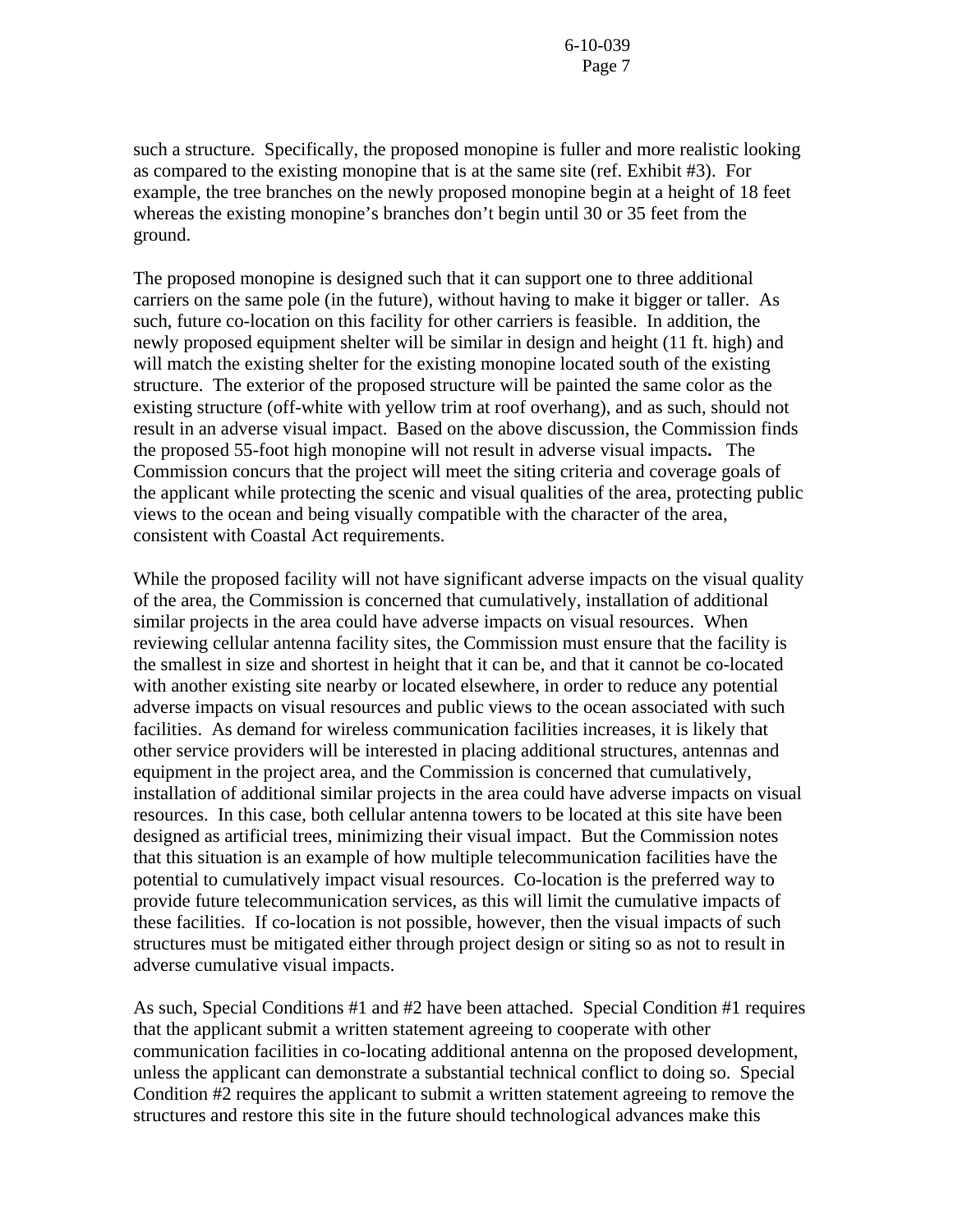facility obsolete. In this way, it can be assured that the proliferation of these types of facilities can be limited to appropriate locations, and that the area will not be littered with outdated and obsolete facilities in the future.

In summary, while the proposed facility will be 55-feet high, it will not result in public view blockage, will only be partially visible from I-5 and has been designed as a simulated pine tree next to another simulated pine tree and within a group of existing natural mature trees and landscaping at the rest stop site. Therefore, the Commission finds that, as conditioned, the scenic and visual qualities of the area and the views from the area have been protected, and the project is visually compatible with the character of the area, consistent with Section 30251 of the Coastal Act.

 3. Unpermitted Development. Unpermitted development has been carried out on the subject site without the required coastal development permit. The applicant is requesting after-the-fact approval for construction of the wireless communications facility. To ensure that the matter of unpermitted development is resolved in a timely manner, Special Condition #3 requires that the applicant satisfy all conditions of this permit that are prerequisite to the issuance of this permit within 60 days of Commission action, or within such additional time as the Executive Director may grant for good cause.

Although development has taken place prior to submission of this permit application, consideration of this application by the Commission has been based solely upon the Chapter 3 policies of the Coastal Act. Review of this permit does not constitute a waiver of any legal action with regard to the alleged violation nor does it constitute an admission as to the legality of any development undertaken on the subject site without a coastal permit.

 4. Local Coastal Planning. Section 30604 (a) also requires that a coastal development permit shall be issued only if the Commission finds that the permitted development will not prejudice the ability of the local government to prepare a Local Coastal Program (LCP) in conformity with the provisions of Chapter 3 of the Coastal Act. In this case, such a finding can be made.

The subject site is located on the Camp Pendleton Marine Base, a federally owned and operated military facility used by the United States Marine Corps and located in an unincorporated area of the County of San Diego which is not subject to local permit review by the County. In addition, although the project is subject to the Commission's Federal Consistency Review Process, the Commission's act of granting a coastal development permit to the applicant functions under the California Coastal Management Program as the equivalent of a concurrence under the Coastal Zone Management Act. Because there is no certified LCP for this area, the standard of review for this development is the Chapter 3 policies of the Coastal Act. Based on the above discussion, the Commission finds that the proposed development, as conditioned, is consistent with all applicable Chapter 3 policies of the Coastal Act and no adverse impacts to coastal resources are anticipated. Thus, it will not prejudice the ability of the local government to prepare an LCP in conformity with the provisions of Chapter 3 of the Coastal Act.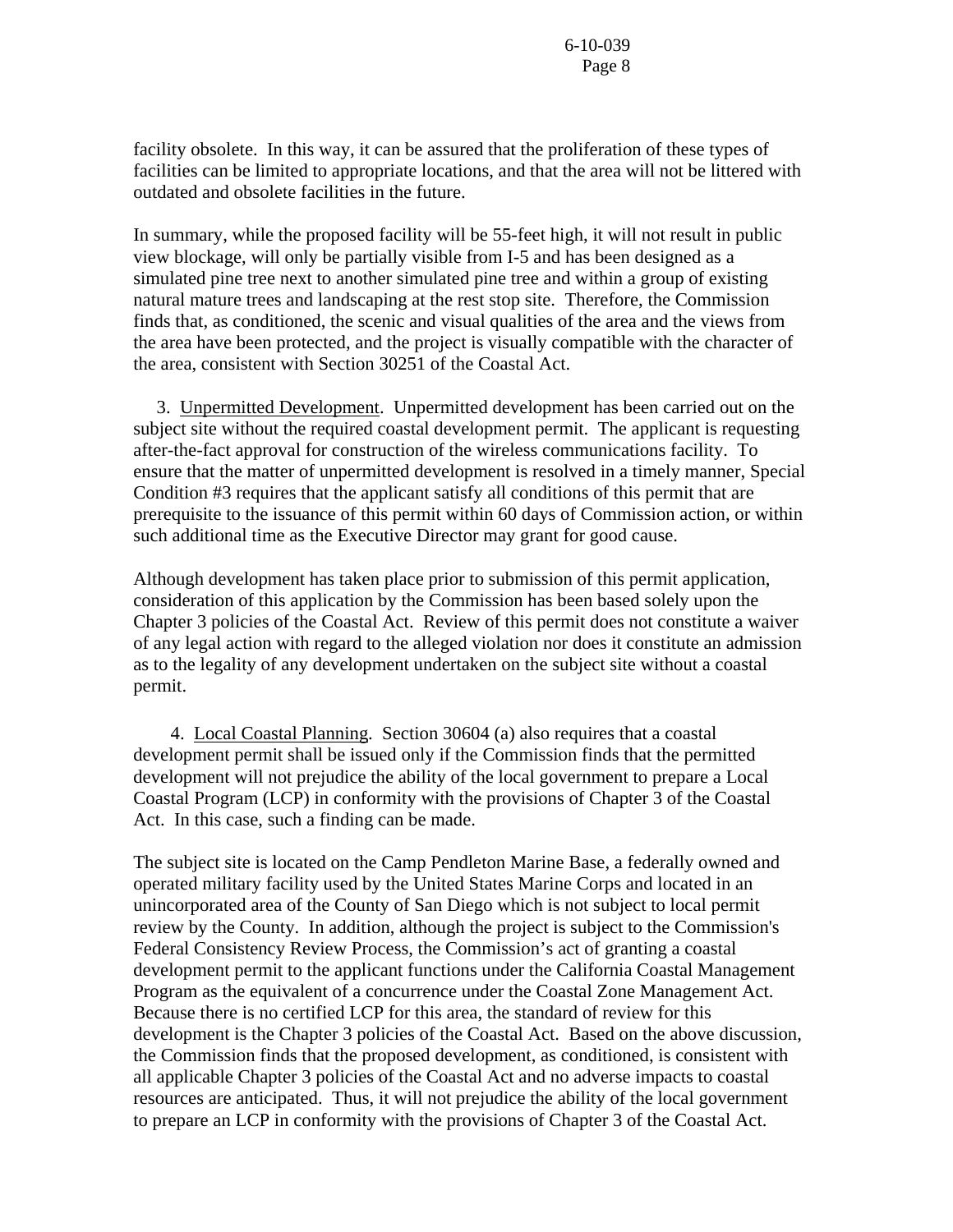5. California Environmental Quality Act (CEQA). Section 13096 of the California Code of Regulations requires Commission approval of a coastal development permit to be supported by a finding showing the permit to be consistent with any applicable requirements of the California Environmental Quality Act (CEQA). Section 21080.5(d)(2)(A) of CEQA prohibits a proposed development from being approved if there are feasible alternatives or feasible mitigation measures available which would substantially lessen any significant adverse effect which the activity may have on the environment.

As discussed herein, the proposed project, as conditioned, will not cause significant adverse impacts to the environment. There are no feasible alternatives or mitigation measures available which would substantially lessen any significant adverse impact that the proposed activity may have on the environment. Therefore, the Commission finds the proposed project, as conditioned, is the least environmentally damaging feasible alternative and is consistent with the requirements of the Coastal Act to conform to CEQA.

## STANDARD CONDITIONS:

- 1. Notice of Receipt and Acknowledgment. The permit is not valid and development shall not commence until a copy of the permit, signed by the permittee or authorized agent, acknowledging receipt of the permit and acceptance of the terms and conditions, is returned to the Commission office.
- 2. Expiration. If development has not commenced, the permit will expire two years from the date on which the Commission voted on the application. Development shall be pursued in a diligent manner and completed in a reasonable period of time. Application for extension of the permit must be made prior to the expiration date.
- 3. Interpretation. Any questions of intent or interpretation of any condition will be resolved by the Executive Director or the Commission.
- 4. Assignment. The permit may be assigned to any qualified person, provided assignee files with the Commission an affidavit accepting all terms and conditions of the permit.
- 5. Terms and Conditions Run with the Land. These terms and conditions shall be perpetual, and it is the intention of the Commission and the permittee to bind all future owners and possessors of the subject property to the terms and conditions.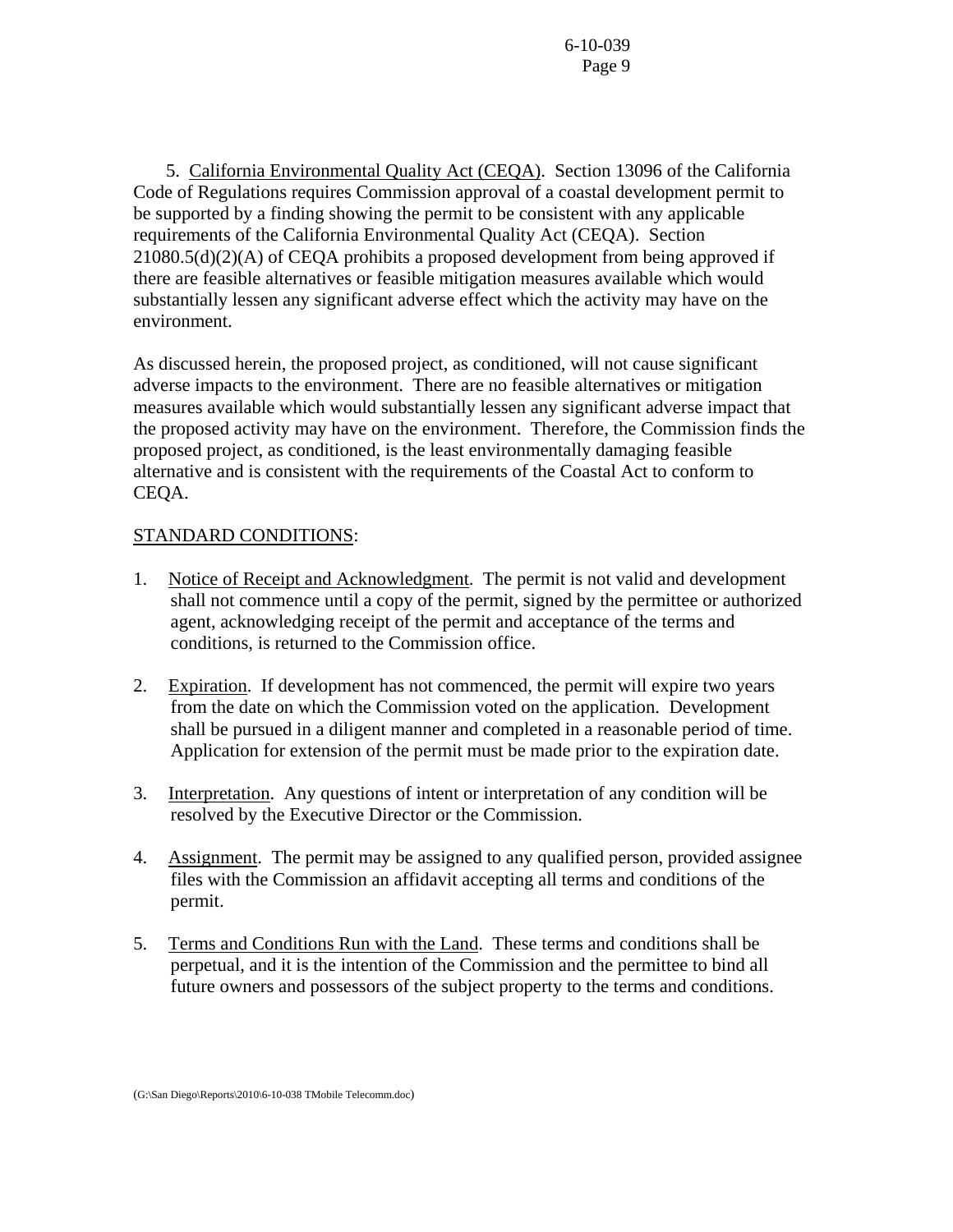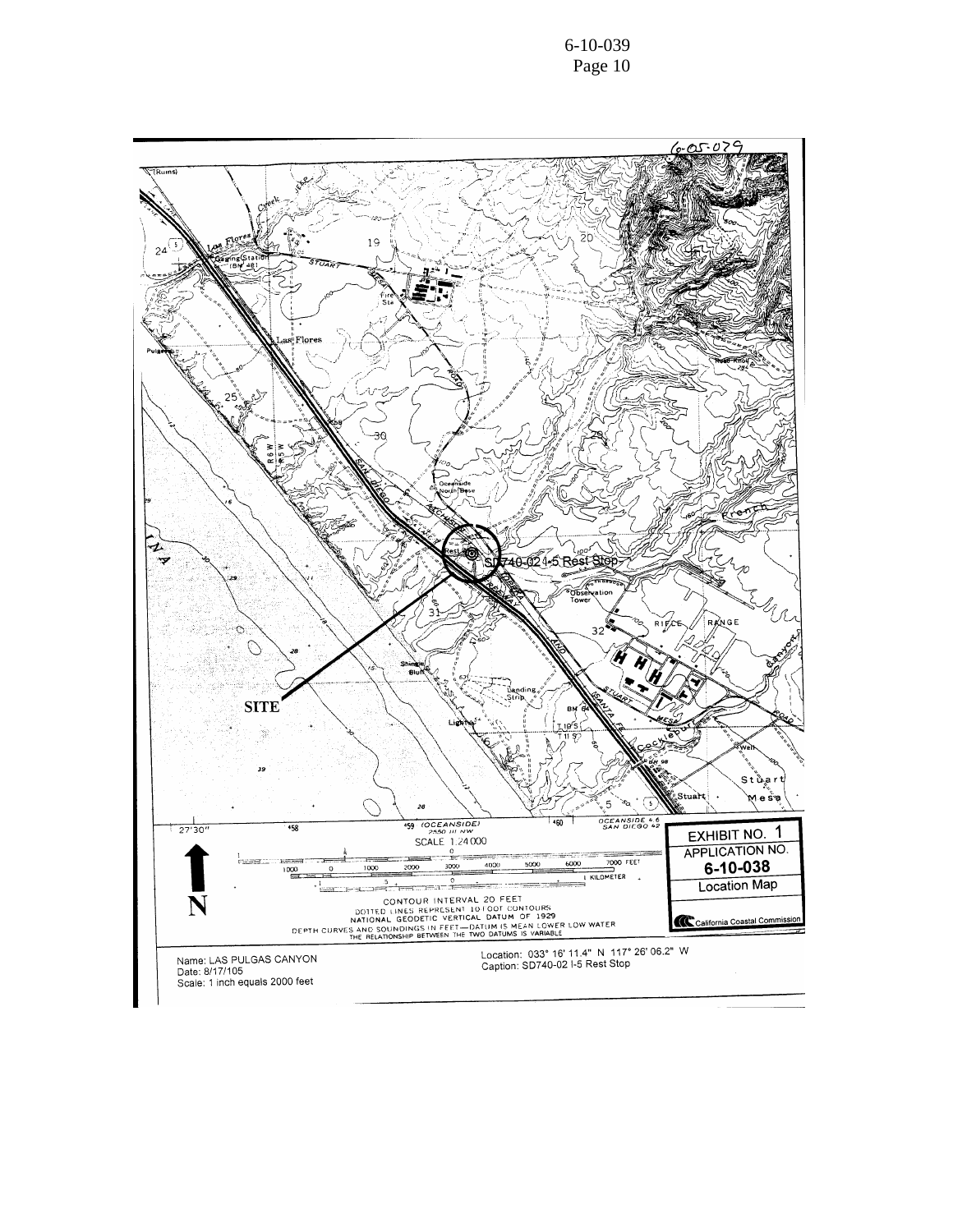

6-10-039 Page 11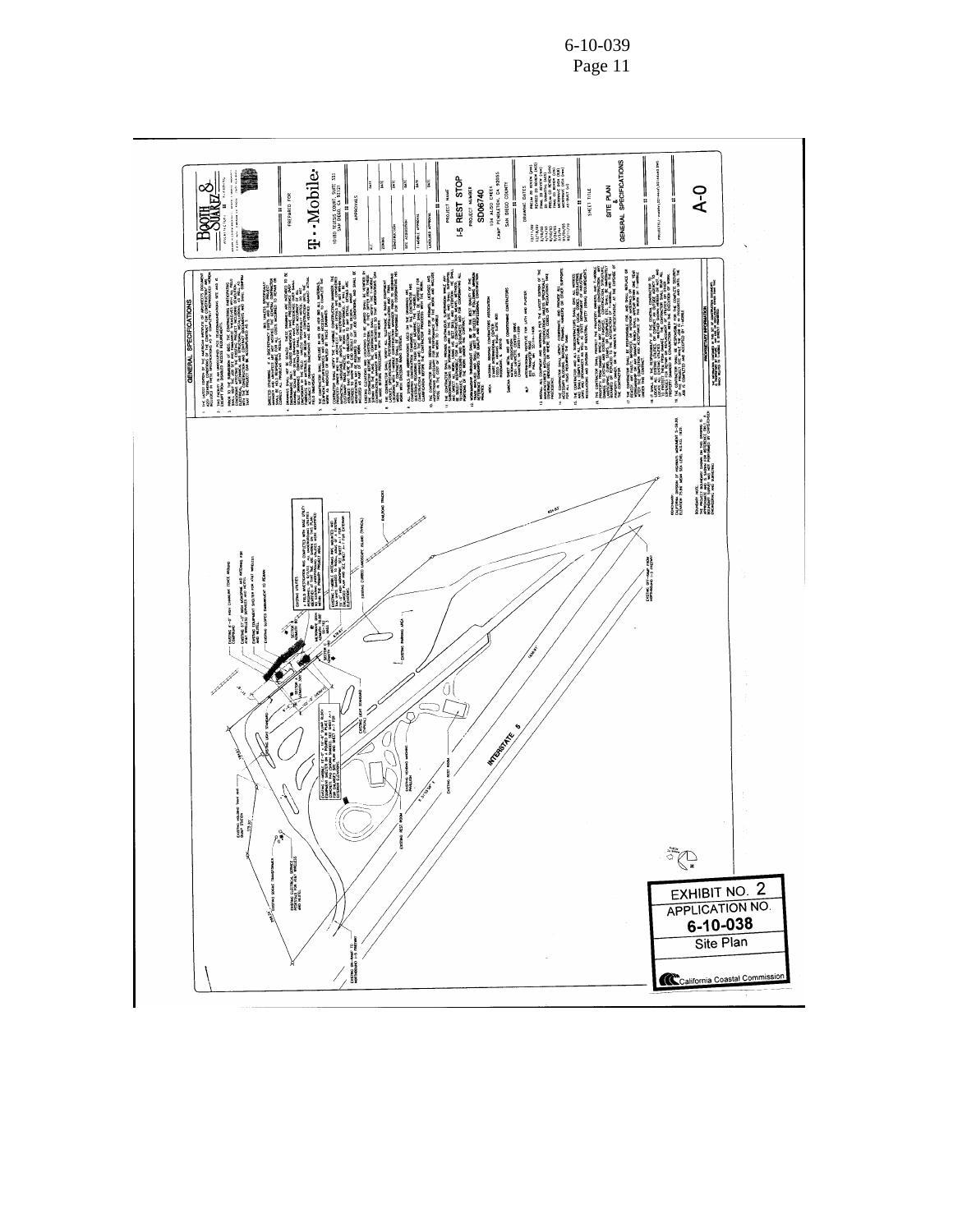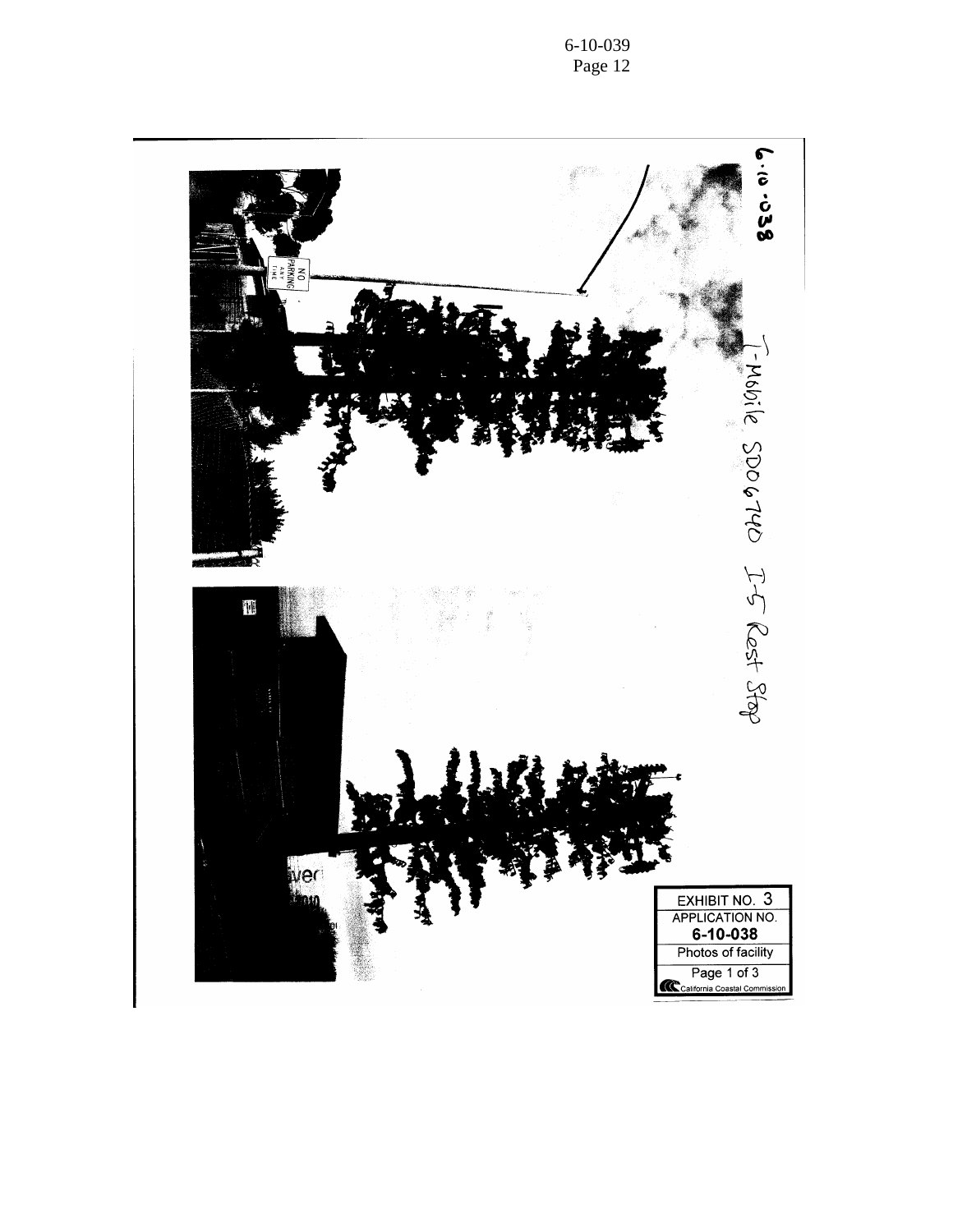